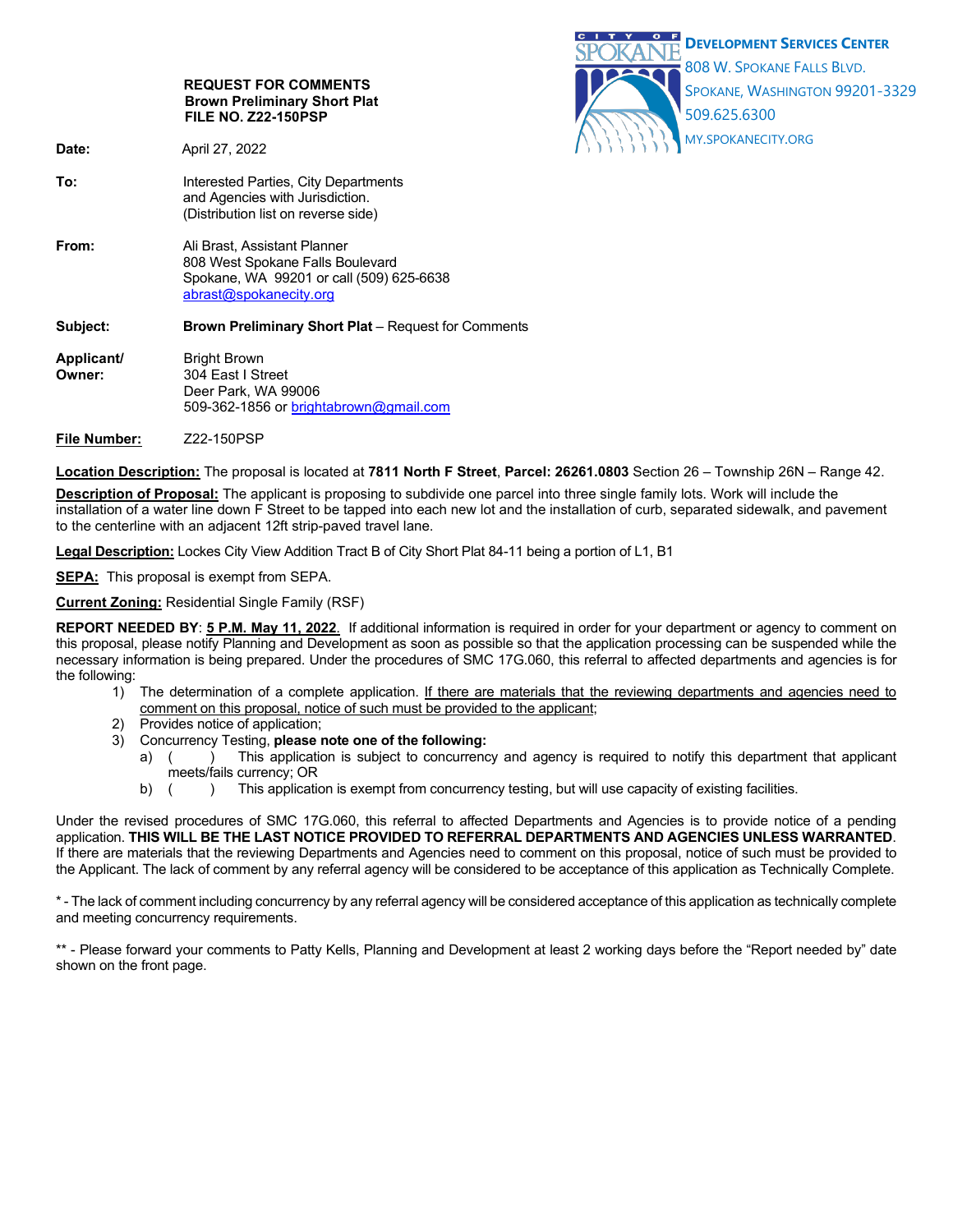# **DISTRIBUTION LIST FOR COMMENTS PROJECT NAME: "Brown Preliminary Short Plat" FILE No.: Z22-150PSP**

# *E-mail Copies*

## **City Departments**

- Asset Management, Attn: Dave Steele
- Building Department, Attn: Dermott Murphy
- City Attorney, Attn: James Richman
- City Treasurer: Renee Robertson
- Code Enforcement, Attn: Luis Garcia
- Construction Management, Attn: Joel Graff\* \*\*
- Engineering Services, Attn: Dan Buller\* \*\*
- Fire Dept., Attn: Dave Kokot \*
- GIS, Attn: Steven Allenton
- Historic Preservation, Attn: Megan Duvall
- Integrated Capital Management, Attn: Marcia Davis\* \*\*
- Integrated Capital Management, Attn: Katherine Miller \* \*\*
- Library Services, Attn: Dana Dalrymple\*
- Neighborhood Services, Attn: ONS Team
- Parks Dept., Attn: Garrett Jones\*
- PCED, Attn: Johnnie Perkins
- Planning & Development, Attn: Kris Becker
- Planning & Development, Attn: Eldon Brown\*\*
- Planning & Development, Attn: Patty Kells\*
- Planning & Development, Attn: Louis Meuller
- Planning & Development, Attn: Mike Nilsson\*\*
- Planning & Development, Attn: Tami Palmquist
- Planning & Development, Attn: Erik Johnson
- Planning & Development, Attn: Joelie Eliason
- Police Department, Attn: Sgt Chuck Reisenauer\*
- Public Works, Attn: Scott Simmons
- Solid Waste, Attn: Scott Windsor
- Solid Waste, Attn: Rick Hughes\*
- Street Operations, Attn: Inga Note\*\*
- Wastewater Management, Attn: Mike Morris\*\*
- Wastewater Management, Attn: William Peacock\*\*
- Wastewater AWWTP, Attn: Mike Costner\*\*
- Water Department, Attn: Jim Sakamoto\*\*

## **County Departments**

- Spokane County Public Works, Attn: Scott Engelhard
- Spokane County Planning Department, Attn: Scott **Chesney**
- Spokane County Engineering Dept., Attn: Gary Nyberg
- Spokane Regional Health District, Attn: Jon Sherve
- Spokane Regional Health District, Attn: Eric Meyer
- SRCAA, Attn: April Westby

#### **Washington State Agencies**

- Department of Natural Resources, Attn: Dave Harsh
- Department of Natural Resources Aquatics
- Department of Natural Resources, Attn: SEPA Center
- Department of Commerce, Attn: Dave Anderson
- Department of Archaeology & Historic Preservation, Attn: Gretchen Kaehler
- Department of Ecology, Attn: Environmental Review **Section**
- Department of Ecology, Attn: Jacob McCann
- Department of Ecology, Eastern Region, Attn: David Moore, Wetlands/Shoreline
- Department of Transportation, Attn: Char Kay
- Department of Transportation, Attn: Greg Figg
- Department of Fish & Wildlife, Attn: Habitat Program

## **Other Agencies**

- American Medical Response, Attn: Lori Koch
- U.S. Army corps of Engineers, Attn: Jess Jordan
- Avista Utilities, Attn: Dave Chambers
- Avista Utilities, Attn: Lu Ann Weingart
- Avista Utilities, Attn: Eric Grainger
- Avista Utilities, Randy Myhre
- Cheney School District Operations, Attn: Jeff McClure
- City of Spokane Valley Planning, Attn: Lori Barlow
- City of Spokane Valley Planning, Attn: Mike Basinger
- District 81 Capital Projects, Attn: Candy Johnson
- Mead School District Facilities & Planning, Attn: Ned Wendle
- Spokane Aquifer Joint Board, Attn: Erin Casci
- Spokane Aquifer Joint Board, Attn: Tonilee Hanson
- Spokane Transit Authority, Attn: Gordon Howell
- Spokane Transit Authority, Attn: Mike Hynes
- Spokane Transit Authority, Attn: Kathleen Weinand
- Spokane Tribe of Indians, Attn: Jacki Corley
- Spokane Regional Transportation Council, Attn: Kevin **Wallace**
- Williams Northwest Pipeline, Attn: Michael Moore

# *Hard Copies*

## **Other Agencies**

- U.S. Postal Service, Attn: Postmaster
- Spokane Tribe of Indians, Attn: Randy Abrahamson (Section 26, Township 26N, Range 42 E.W.M.)